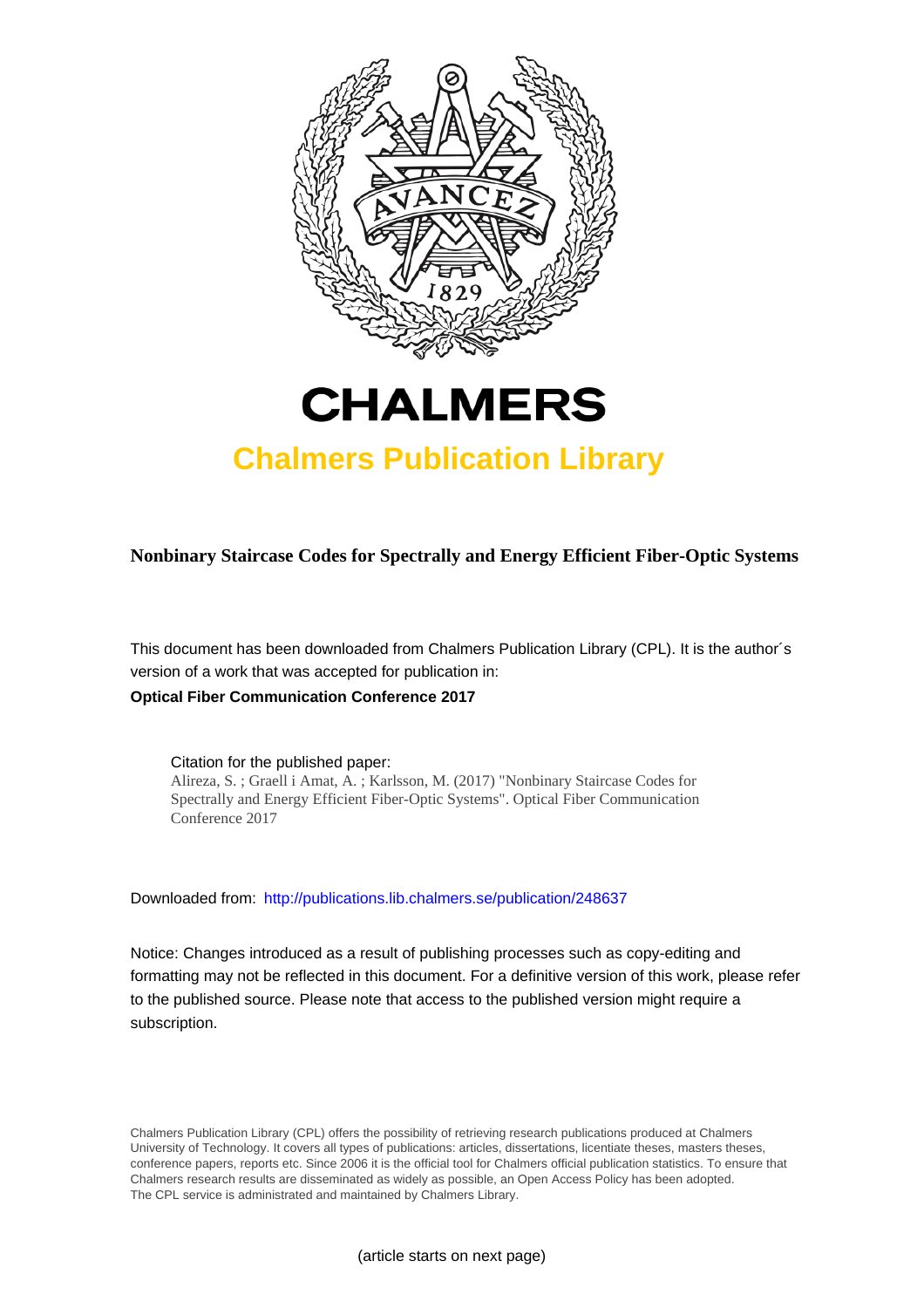### Nonbinary Staircase Codes for Spectrally and Energy Efficient Fiber-Optic Systems

Alireza Sheikh $^1$ , Alexandre Graell i Amat $^1$ , and Magnus Karlsson $^2$ 

<sup>1</sup>*Department of Signals and Systems,* <sup>2</sup>*Department of Microtechnology and Nanoscience, Chalmers University of Technology, SE-412 96 Gothenburg, Sweden asheikh@chalmers.se*

Abstract: We consider the design of nonbinary staircase codes with higher order modulation for spectrally and energy efficient fiber-optic systems. We optimize the code parameters based on density evolution.

OCIS codes: (060.0060) Fiber optics and optical communications; (060.4510) Optical communications

#### 1. Introduction

The quest for spectrally efficient fiber-optic communication systems that perform close to the theoretical limits has spurred a great deal of research on forward error correction (FEC) codes in combination with higher order modulations. One of the most promising FEC schemes are staircase codes, introduced by Smith *et al.* in [1]. Staircase codes are decoded using iterative hard decision decoding (HDD) with bounded-distance decoding (BDD) and provide a 0.42 dB net coding gain over the best proposed code from the ITU-T G.975.1 recommendation. As compared to low-density parity-check (LDPC) codes with soft decision decoding (SDD), staircase codes yield much lower implementation complexity with considerably decreased power consumption [2], yet with astonishing performance. The staircase codes introduced in [1] are binary codes that use Bose-Chaudhuri-Hocquenghem (BCH) codes as component codes.

One of the most popular ways to achieve high spectral efficiency is to combine a binary code with a higher order modulation using the bit-interleaved coded (BICM) modulation principle. However, it has been recently shown in [3] that for HDD, binary codes may be unsuitable for spectrally-efficient, long-haul systems and that nonbinary codes offer better performance. Indeed, it was shown in [3] that nonbinary codes with HDD can achieve almost the same information rates as the power hungry SDD bit-wise decoders for higher order modulation.

In this paper, motivated by these results and the energy efficiency of HDD compared to SDD, we consider nonbinary staircase codes with (nonbinary) Reed-Solomon (RS) codes as component codes in combination with a higher order modulation. In particular, we consider a fiber-optic channel dominated by amplified spontaneous emission (ASE) noise, which can be modeled as an additive white Gaussian noise (AWGN) channel using the GN model [4]. Nonbinary staircase codes can be seen as a subclass of the nonbinary spatially-coupled generalized LDPC (SC-GLDPC) code ensemble. This allows us to optimize the parameters of nonbinary staircase codes using density evolution (DE), as proposed in [5] for binary staircase codes. This design approach is analytical and dramatically decreases the optimization time compared to a brute-force approach based on simulations [5]. We model the nonbinary transmission channel as a *q*-ary symmetric channel (QSC). One can see the QSC as an auxiliary channel for the true AWGN channel which is used for code optimization. We then adapt the DE for the binary SC-GLDPC code ensemble over the binary symmetric channel [6] to the nonbinary SC-GLDPC code ensemble over the QSC, rigorously accounting for decoding miscorrections. Using the derived DE we optimize the code parameters of nonbinary staircase codes with overheads (OHs) ranging from 6.25 % to 33.3 % to minimize the gap to capacity for the QSC. Finally, by means of simulations, we show that the optimized codes perform also the best on the AWGN channel, and also compare favorably to nonbinary product codes.

#### 2. Nonbinary Staircase Codes

Let  $\mathscr C$  be a shortened RS code constructed over the Galois field GF(2<sup>*v*</sup>) with (even) block length  $n = 2^{\nu} - 1 - s$ , where *s* is the shortening length, error correcting capability *t*, and information length  $k = 2^{\nu} - 2t - 1 - s$ . A shortened RS code is thus completely specified by the parameters  $(v, t, s)$ . A nonbinary staircase code is defined as the set of all matrices  $\mathbf{B}_{i}^{m \times m}$ ,  $i = 1, 2, \dots$ , such that each row of the matrix  $[\mathbf{B}_{i-1}^{T}, \mathbf{B}_{i}]$  is a valid codeword in  $\mathscr{C}$ .  $\mathbf{B}_{0}$  is initialized to the all-zero matrix and each component code spreads out in two consecutive blocks, i.e.,  $m = n/2$ .

Staircase codes can be seen as a particular code in the ensemble of SC-GLDPC codes proposed in [6], by considering nonbinary component codes. The SC-GLDPC code ensemble is defined by the parameters ( $\mathcal{C}, u, L, w$ ), where *L* is the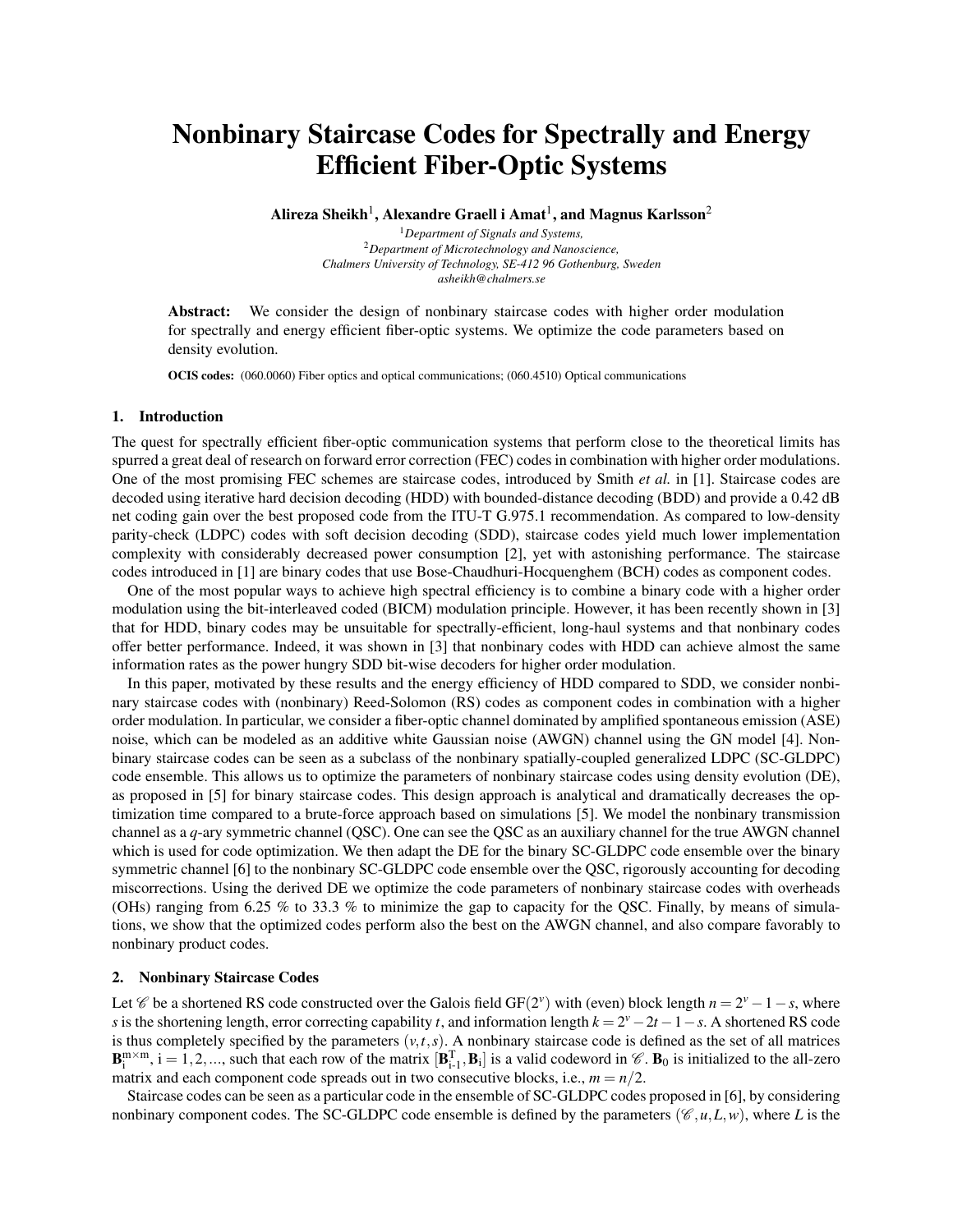

<span id="page-2-0"></span>Figure 1. (a) The q-ary channel, (b) DE (solid line) and simulation results (dashed line) for the QSC for different  $(v, t, s)$  parameters.

number of spatial positions, *u* is the number of the constraint nodes in each spatial position, and *w* is the coupling width. In particular, it can be shown that staircase codes are contained in the ensemble for  $u = m = n/2$  (each component code is spread out in two consecutive blocks), *w* = 2 (each coded symbol is protected by two component codes), and  $L \rightarrow \infty$ .

Staircase codes can be decoded using a sliding window decoder. A window of length *W* at the *i*-th stage of the decoding comprises the blocks  $B_i$ ,  $B_{i+1}$ , ...,  $B_{i+W-1}$  and after  $\ell$  decoding iterations within the window, the block  $B_i$  is decoded and the window slides one block, i.e., new window comprises the blocks  $B_{i+1},...,B_{i+W}$  (see [1, Sec. IV]).

#### 3. Density evolution

DE is a method to predict the performance of graph-based codes when the block length goes to infinity. Assume that the coded symbols are mapped to a QAM constellation with the same size of the code construction field, i.e., the coded symbols from  $GF(q)$  are mapped to a  $q$ -QAM constellation. The optical channel can be modeled as an AWGN channel using the GN model under certain conditions [4]. Therefore, we assume that the symbols are transmitted through an AWGN channel. At the receiver, HDD is applied, i.e., the received symbol is mapped to the nearest constellation point. One can see the nonbinary-input AWGN channel with HDD as a *q*-ary channel, shown in Fig. [1\(](#page-2-0)a). The simplest *q*-ary channel is the QSC, where symbol *i* is received correctly with probability  $p_{i,i} = 1 - p$  for  $i = 0, 1, ..., q - 1$ , and it is mistaken onto any other symbol with the same probability, i.e.,  $p_{i,j} = \frac{p}{q-1}$  for  $i \neq j$ ,  $i, j = 0, 1, ..., q-1$ . We remark that the AWGN channel deviates from the QSC as *q* increases. However, one can interpret the QSC as an auxiliary channel for the true AWGN channel, which simplifies the code design. To restrict the complexity of the decoder, we consider BDD of the component codes, meaning that the component code decoder decodes only if the number of errors is less than *t* [6, Sec. II. A]. In [6] a DE analysis was presented for binary SC-GLDPC codes with BCH component codes over the binary symmetric channel. Here, we adapt this analysis to nonbinary SC-GLDPC codes using RS component codes over the QSC. We use the weight spectrum of the RS code [7, Eq. 8] in [6, Eqs. 2-5] and adapt these equations to account for the probability of miscorrection of the RS component codes and to the use of window decoding of the staircase code.

*Example:* To show the effectiveness of the DE analysis, in Fig. [1\(](#page-2-0)b) we simulate the symbol error rate (SER) of three staircase codes with three different RS codes as component codes over the QSC and compare it to the performance predicted by the DE analysis.  $\mathcal{C}_1$ ,  $\mathcal{C}_2$ , and  $\mathcal{C}_3$  are RS codes with  $(v,t,s) = (6,5,0)$ ,  $(v,t,s) = (7,5,0)$ , and  $(v,t,s) = (7,5,0)$  $(8,4,0)$ , respectively. For the simulations, we used the sliding-window decoding with  $W = 7$  and  $\ell = 8$ . For the DE the code ensembles  $(\mathcal{C}_i, \infty, 20, 2)$  for  $i = 1, 2, 3$  with the same *W* and  $\ell$  are considered. The decoding thresholds for  $\mathcal{C}_1$ ,  $\mathcal{C}_2$ , and  $\mathcal{C}_3$  to achieve an SER of 10<sup>-5</sup> are 0.138, 0.064, and 0.027, respectively. As can be seen, the DE gives predicts well the SER where the staircase code performance curve "bends" into the characteristic waterfall behavior and the prediction becomes better as the block length increases.

The normalized capacity of the QSC with parameter *p* is  $C_{QSC}(p,q) = 1 - \frac{h_b(p) + p \log_2(q-1)}{\log_2(q)}$  $\frac{1 + p \log_2(q-1)}{\log_2(q)}$  where  $h_b$  is the binary entropy function [8, Sec. I]. For a staircase code with given parameters  $(v, t, s)$ , the gap to the capacity of the QSC can be predicted using the DE described above. For a given OH, we optimize the code parameters to minimize the gap to capacity.